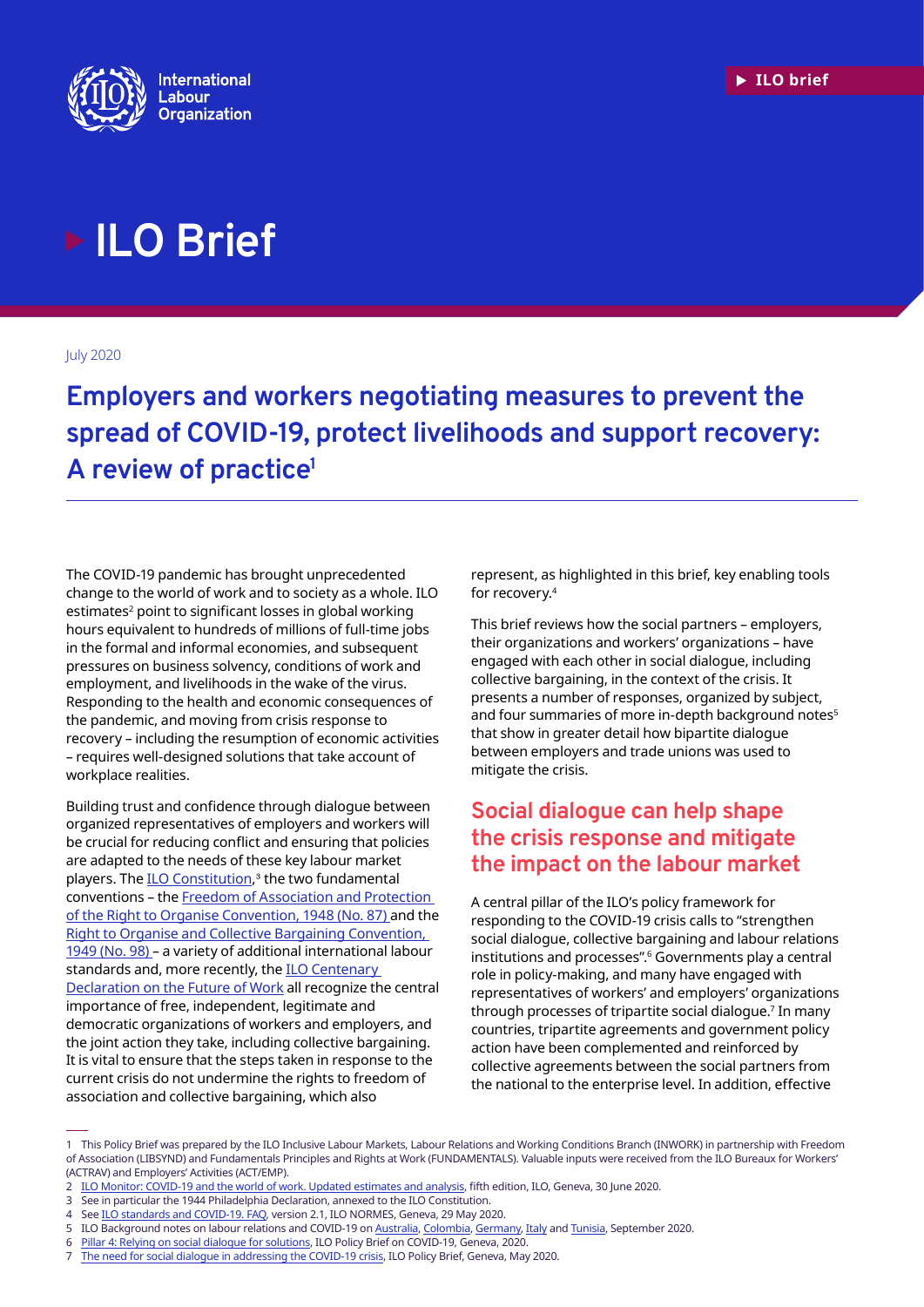workplace cooperation can help ensure safe and productive workplaces in such a way that it respects collective bargaining and its outcomes, and does not undermine the role of trade unions.

Dialogue between employers or their organizations and workers' organizations has led to joint responses to the COVID-19 crisis covering entire national economies, including broad economic and social policy commitments, agreements tailored to specific industries and occupations, and negotiations and workplace cooperation in enterprises. The social partners have addressed a variety of topics, ranging from, but not limited to, safety and health, the facilitation of telework/work from home, flexible working time arrangements, cost reduction measures, income support for workers and the resumption of economic activities. Such participative approaches can ensure that effective and equitable solutions are found for those affected by the crisis, using collective bargaining and workplace cooperation to bring them – through their representatives – into the process.

### X**Protecting workers' health and limiting the spread of the virus at workplaces**

### **Health and safety protocols, principles of physical distancing and hygiene rules**

In many countries, the social partners have taken a variety of steps to help stop the spread of COVID-19 at the national, sectoral and enterprise and workplace level. In Belgium, for example, the National Labour Council, a joint body of the social partners, has agreed on principles of physical distancing to protect workers and prevent the spread of the virus at workplaces. $^{\text{\tiny{8}}}$  In Uganda, the Federation of Uganda Employers and the National Organisation of Trade Unions together recommended a set of principles for physical distancing and hygiene,<sup>9</sup> and in Nigeria, the social partners agreed to promote occupational safety and health at work.<sup>10</sup> On the sectoral level, for example, in the Austrian food retail sector.<sup>11</sup> a collective agreement boosting sanitary provisions covers all supermarkets in the country.12 On the enterprise level, in the United States of America, for example, the United Food and Commercial Workers International Union announced an agreement with a meatpacking and food processing company to strengthen safety measures and enhance personal protective equipment in production plants;13 in Indonesia, some employers and trade unions are collaborating through occupational safety and health committees to prevent the spread of COVID-19.

#### X **Securing safe working conditions and continuous business operations through a negotiated agreement**

In [Colombia](https://www.ilo.org/global/topics/collective-bargaining-labour-relations/publications/WCMS_756356/lang--en/index.htm), <sup>14</sup> hundreds of workers at the largest banana plantations in Urabá decided to stop working in response to what they perceived as unsatisfactory health and safety conditions in the wake of the coronavirus pandemic. This prompted Augura (employers' organization of banana producers) and SINTRAINAGRO (agricultural workers' union) to negotiate and sign the Bio [Security Protocol](http://sintrainagro.org/protocolo-de-bioseguridad-para-trabajadores-bananeros/). The Protocol covers 22,000 workers in Urabá's banana plantations and contains provisions on occupational safety and health including personal protective equipment, physical distancing during working hours and transport, hand washing, and the cleaning and disinfection of work premises and equipment. Workers over 65 and those with pre-existing medical conditions are exempted from work for the duration of the containment measures. They will receive the legal minimum salary plus an 8 per cent supplement after having exhausted their leave days for the current and the following period. Joint union-management health and safety committees are monitoring the implementation of the Protocol, which worksite visits have shown is being followed by the vast majority of plantations. The Protocol enabled banana production for national and international markets to continue uninterrupted while allowing over 900 vulnerable workers to stay at home and receive the benefits provided therein.

14 [Collective agreement on a Bio Security Protocol against COVID-19 in Colombia's banana plantations](https://www.ilo.org/global/topics/collective-bargaining-labour-relations/publications/WCMS_756356/lang--en/index.htm), ILO Background note, September 2020.

<sup>8</sup> COVID-19 and the world of work. [Country policy responses – Belgium](https://www.ilo.org/global/topics/coronavirus/country-responses/lang--en/index.htm#BE), ILO (last updated 22 June 2020). For the text of the agreement, see [Qu'est-ce que la](https://www.feb.be/globalassets/actiedomeinen/veiligheid--welzijn-op-het-werk/veiligheid--welzijn-op-het-werk/solidariteit-verantwoordelijkheid-en-actie/2020-03-27---quest-ce-que-la-distanciation-sociale-clean_changes-def.pdf)  [distanciation sociale?](https://www.feb.be/globalassets/actiedomeinen/veiligheid--welzijn-op-het-werk/veiligheid--welzijn-op-het-werk/solidariteit-verantwoordelijkheid-en-actie/2020-03-27---quest-ce-que-la-distanciation-sociale-clean_changes-def.pdf)

<sup>9</sup> COVID-19 and the world of work. [Country policy responses – Uganda](https://www.ilo.org/global/topics/coronavirus/country-responses/lang--en/index.htm#UG), ILO (last updated 4 June 2020); ["New job challenge: COVID-19"](https://www.fuemployers.org/wp-content/uploads/2020/03/COVID-19_opt.pdf), in New Vision (23 March 2020), p. 47.

<sup>10</sup> [Memorandum of Understanding](https://www.ilo.org/wcmsp5/groups/public/---africa/---ro-abidjan/---ilo-abuja/documents/genericdocument/wcms_748125.pdf) between the Nigeria Employers' Consultative Association, the Nigeria Labour Congress and the Trade Union Congress of Nigeria.

<sup>11</sup> On the international level UNI Global Union has signed a [Declaration](https://www.uniglobalunion.org/news/global-food-retailers-sign-landmark-declaration-uni-tackle-covid-19-others-should-follow) with four multinational food retailers – with a combined global workforce of a million workers – to protect supermarket workers and customers during the COVID-19 pandemic.

<sup>12</sup> [Frontline supermarkets: unions team up with businesses to boost Austria's COVID-19 containment efforts,](https://www.uni-europa.org/2020/03/24/frontline-supermarkets-unions-team-up-with-businesses-to-boost-austrias-covid-19-containment-efforts/) UNI Global Union Europe, 24 March 2020.

<sup>13</sup> [UFCW and JBS Announce Increased Pay and Enhanced Protective Equipment for Meatpacking Workers on Frontlines of Coronavirus Pandemic](http://www.ufcw.org/2020/04/19/ufcw-and-jbs-announce-increased-pay-and-enhanced-protective-equipment-for-meatpacking-workers-on-frontlines-of-coronavirus-pandemic/), UFCW, 19 April 2020l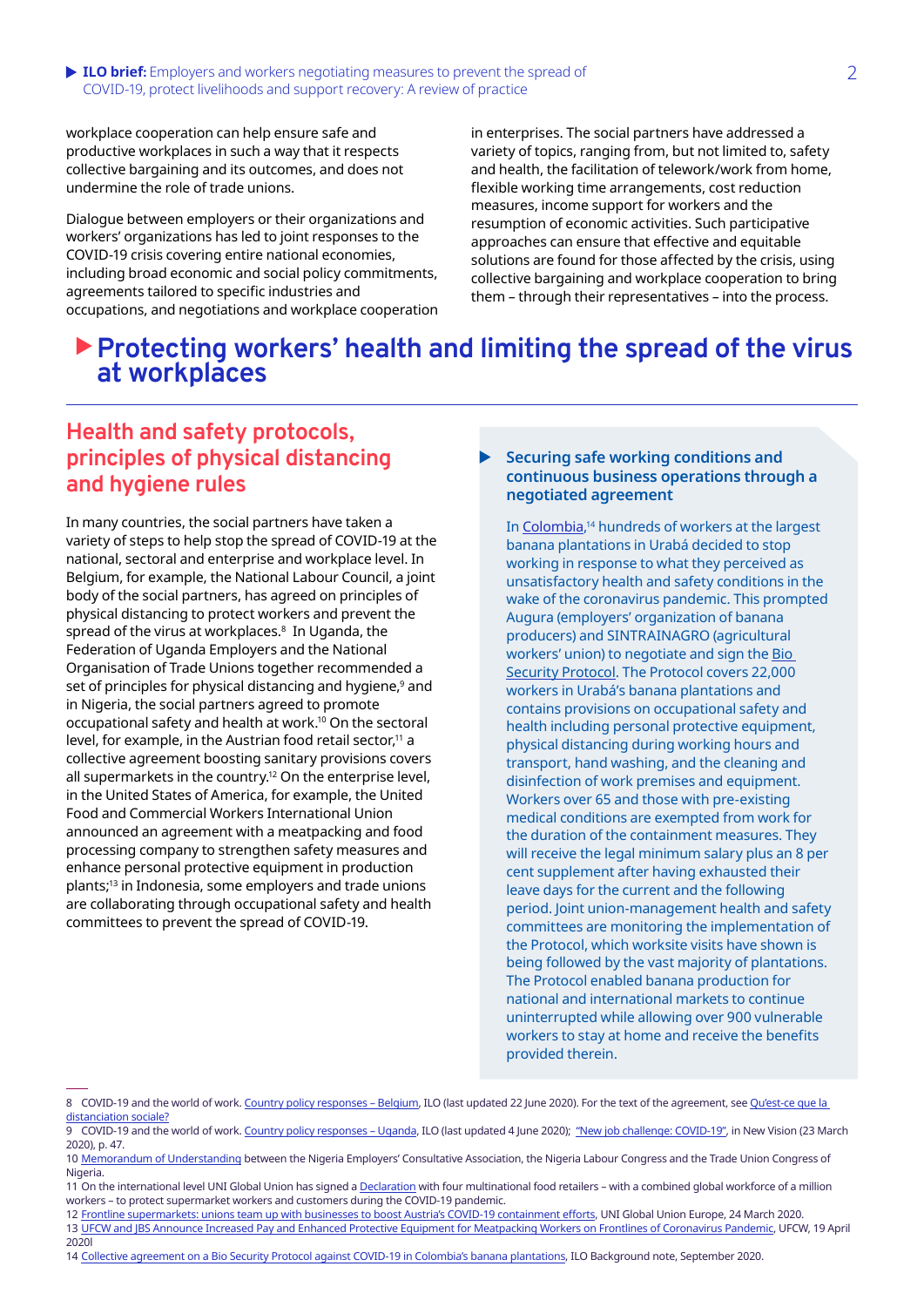**• ILO brief:** Employers and workers negotiating measures to prevent the spread of 3 COVID-19, protect livelihoods and support recovery: A review of practice

#### **Tripartite agreement on health and safety protocols opened the door for bipartite dialogue at sectoral and enterprise level**

In [Italy](https://www.ilo.org/global/topics/collective-bargaining-labour-relations/publications/WCMS_756358/lang--en/index.htm), two tripartite protocols adopted at national level have been transposed into the Presidential Decrees of 22 March and 26 April 2020. The relevant tripartite social dialogue opened the door for bipartite dialogue at both sectoral and enterprise level, resulting in tailored solutions to the COVID-19 crisis in almost all sectors (e.g. banking, chemical and pharmaceutical, construction, energy, food, logistics and transport, manufacturing, retail). At the enterprise level, the protocols helped companies and trade unions to reach agreements on measures to protect employees from infection, including in companies previously hit with spontaneous strikes. Furthermore, both protocols provide for the creation of an enterprise committee.15 Companyspecific protective measures have been included in enterprise-level agreements of companies operating, for example, in the automotive, electronic, garment and home appliance sectors.

### **Negotiating and facilitating telework/work from home**

In some occupations, telework/work from home can help curb the spread of the virus and allow employees to reconcile work and care responsibilities while supporting continued business operations. In Côte d'Ivoire, for example, a nationwide bipartite memorandum of

understanding signed between the workers' and employers' organizations on the Commission Indépendante Permanente de Concertation lay the groundwork for a joint COVID-19 response recommending that telework be implemented wherever possible.16 An example of the interactions between sectoral and enterprise-level bargaining is to be found in Germany, where the social partners in Germany's chemical industry, the IG BCE union and the employer confederation BAVC, concluded a sectoral crisis agreement promoting working time flexibility instruments and enterprise-level bargaining on telework,17 whereby companies are free to negotiate local agreements on remote working with works councils.

### **Negotiating and facilitating shift work and staggered working hours**

By organizing work in shifts or staggering working hours, companies can minimize the number of workers on the premises at any given time and thus facilitate respect for the principles of physical distancing. On the sectoral level, for example, Denmark's Financial Sector Employers' Association and the Finansforbundet trade union reached an agreement that sets the framework for the gradual reopening of workplaces.<sup>18</sup> The agreement provides for more working time flexibility. Employees will, with the employer's agreement, be able to work from home every day, and employers may require work to be done outside normal working hours (8 a.m. – 5 p.m.) at no extra pay. On 4 May 2020, in Italy, the social partners in the banking sector signed a protocol on reorganization of work. The main new feature is that work can be organized in shifts and that working hours can be spread out between 7 a.m. and 7.30 p.m.<sup>19</sup>

# ▶ Supporting business solvency, retaining jobs and securing **incomes**

### **Short-time work schemes and wage moderation**

To help companies cope with the impact of COVID-19 and protect against job losses, several countries (e.g. Argentina, Botswana, Brazil, France and Germany)<sup>20</sup> have introduced, among other policy measures, the possibility of temporary wage subsidies (work-sharing schemes).21 Under the relevant programmes, employers whose

businesses have been affected by COVID-19 may be eligible for a government-supported wage subsidy, with amounts differing between countries and schemes. Wage subsidies are frequently used together with other measures, such as tax rebates or (subsidized) loans to enterprises. Collective agreements at different levels can set out tailored solutions that take into account the conditions in particular sectors or companies, which may include a top-up of the wage subsidy that is paid by the company and may be financed by reducing other benefits.

20 [Temporary wage subsidies](https://www.ilo.org/wcmsp5/groups/public/---ed_protect/---protrav/---travail/documents/publication/wcms_745666.pdf), ILO Factsheet, Geneva, 21 May 2020.

21 Ibid.

<sup>15</sup> Both protocols provide for the creation of an enterprise committee composed of trade union representatives at enterprise level, the enterprise doctor and external consultants if deemed appropriate by the company. The committee is responsible for the enforcement and assessment of the protocol's guidelines in the enterprise. Should the enterprise committee prove impossible to create, the second protocol provides for the creation of territorial committees composed of joint health and safety bodies, territorial representatives for health and safety and representatives of social partners.

<sup>16</sup> COVID-19 and the world of work. [Country policy responses – Côte d'Ivoire](https://www.ilo.org/global/topics/coronavirus/country-responses/lang--en/index.htm#CI), ILO (last updated 2 June 2020); [Protocole d'accord relatif aux mesures à prendre](https://news.abidjan.net/documents/docs/PROTOCOLEDACCORDCIPCCOVID-19.pdf)  [pour la gestion de la situation née du COVID-19](https://news.abidjan.net/documents/docs/PROTOCOLEDACCORDCIPCCOVID-19.pdf), CIPC, 25 March 2020.

<sup>17</sup> Planet Labor: [Germany: chemical industry social partners strike crisis agreement](https://www.planetlabor.com/en/industrial-relations-en/national-industrial-relations/germany-chemical-industry-social-partners-strike-crisis-agreement/) (No. 11774), 27 March 2020).

<sup>18</sup> Planet Labor: [Denmark: Financial sector agreement giving more flexibility to companies and employees to resume activity](https://www.planetlabor.com/en/industrial-relations-en/national-industrial-relations/denmark-financial-sector-agreement-giving-more-flexibility-to-companies-and-employees-to-resume-activity/) (No. 11869, 22 April 2020).

<sup>19</sup> Planet Labor: [Italy: Banking sector social partners sign new protocol on reorganization of work amid gradual lifting of lockdown](https://www.planetlabor.com/en/industrial-relations-en/national-industrial-relations/italy-banking-sector-social-partners-sign-new-protocol-on-reorganisation-of-work-amid-gradual-lifting-of-lockdown/) (No. 11905, 4 May 2020).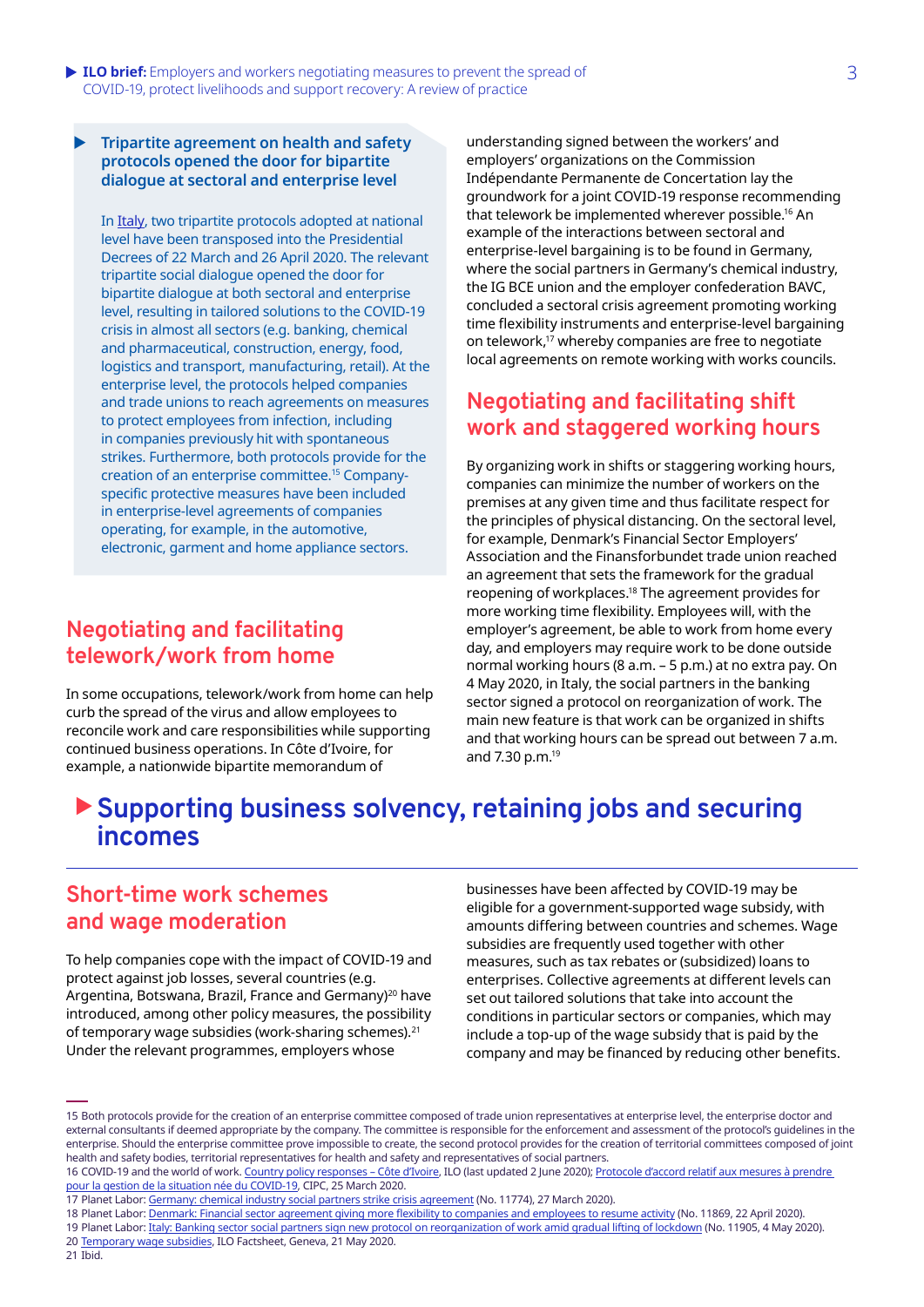#### **ILO brief:** Employers and workers negotiating measures to prevent the spread of 4 COVID-19, protect livelihoods and support recovery: A review of practice

On the sectoral level, for example, a collective agreement reached by South Africa's National Textile Bargaining Council was extended by the Minister of Employment and Labour to guarantee six weeks of full pay for 80,000 garment workers.22 At both sectoral and company level, in Austria,<sup>23</sup> France<sup>24</sup> and Germany,<sup>25</sup> for example, collective agreements introduced and regulated wage subsidy schemes and often improved short-time benefits for workers. Finally, tripartite agreements can generate opportunities for consultations and negotiations between the social partners at sectoral or enterprise level. This has been the case, for example, in Ethiopia26 (encouraging consultations of workers' and employers' organizations for revising existing salary scales to maintain business continuity), the Russian Federation $27$  (recommendation that the social partners should preserve jobs and ensure business continuity) and Sri Lanka<sup>28</sup> (companies are expected to engage with workers' councils on pro-rated wages).

The background note from Germany illustrates in greater detail how negotiated support schemes are allowing companies to retain qualified workers and stay ready for a reopening of factories and the economy. At the same time, several of these schemes provide relief to workers by securing incomes and security to the company by precluding any wage increases before the end of 2020.

#### **Supporting companies and securing workers' incomes through social partner agreements**

In [Germany](https://www.ilo.org/global/topics/collective-bargaining-labour-relations/publications/WCMS_756359/lang--en/index.htm), the collective bargaining round of the metal and electrical sector was suspended with a view to regulating the impact of the crisis for companies and workers. A specific crisis-related package aimed at safeguarding employment was agreed between Gesamtmetall (employers' organization in the metal working sector) and IG Metall (metal workers' union in Germany) in North Rhine-Westphalia on 20 March 2020.29 The social partners signed the "Future in Work Agreement" (which was originally developed during the 2008 global economic crisis) and the complementary "Solidarity Agreement 2020". The agreements include arrangements for short-time work and secure the net remuneration of employees at around 80 per cent, of which the Federal Employment Agency's public employment scheme covers 60 per cent (67 per cent for workers with children). The remaining amounts will be paid by cutting back special payments and an employer's allowance of 350 euros per full-time employee. Moreover, the Solidarity Agreement offers opportunities for improved child-care arrangements.

### **Use of leave arrangements**

The social partners in a number of countries have discussed the use of various leave arrangements during the periods of suspended or reduced economic activity. In Uruguay, an agreement in the construction industry provided for unpaid leave for 45,000 workers, with a compensatory payment for those who have an active account with the Social Security Bank (Banco de Prévision Social).<sup>30</sup> On the company level, several COVID-19 related agreements have been concluded in Brazil,<sup>31</sup> for example, including agreements with carmakers halting production for four weeks with full pay.<sup>32</sup> In Argentina, an online travel agency that had placed a part of its workforce on leave until 30 September 2020 agreed to pay 50 per cent of salaries during that period.<sup>33</sup> In Hungary, the KASZ

(Hungarian Trade Workers Union) concluded an agreement with a food retail chain providing workers – many of them retirees working part-time – with a postponement option to stop work for several weeks while continuing to receive their full salary (the accumulated hours missed must be worked as overtime, once the crisis is over).<sup>34</sup>

The Australian background note illustrates in greater detail how a set of agreed measures can support businesses by increasing flexibility while helping workers strike a balance with other responsibilities, such as care tasks, effectively balancing workers' needs and firms' business requirements.

27 COVID-19 and the world of work. Country policy responses - Russian Federation, ILO (last updated 1 July 2020); see the [full text](https://www.ilo.org/wcmsp5/groups/public/---europe/---ro-geneva/---sro-moscow/documents/genericdocument/wcms_741484.pdf) of the agreement.

<sup>22</sup> See Republic of South Africa: ["Regulation Gazette"](http://www.ntbc.org.za/pdf/gazette-COVID-07-04-2020.pdf), No. 11082, in Government Gazette (Vol. 658, 7 April 2020, No. 43210).

<sup>23</sup> COVID-19 and the world of work. [Country policy responses – Austria](https://www.ilo.org/global/topics/coronavirus/country-responses/lang--en/index.htm#AT), ILO (last updated 20 June 2020).

<sup>24</sup> COVID-19 and the world of work. [Country policy responses – France](https://www.ilo.org/global/topics/coronavirus/country-responses/lang--en/index.htm#FR), ILO (last updated 25 June 2020).

<sup>25</sup> COVID-19 and the world of work. [Country policy responses – Germany](https://www.ilo.org/global/topics/coronavirus/country-responses/lang--en/index.htm#DE), ILO (last updated 18 June 2020); T. Schulten and T. Müller: Kurzarbeitergeld in der [Corona-Krise. Aktuelle Regelungen in Deutschland und Europa](https://www.boeckler.de/pdf/p_wsi_pb_38_2020.pdf) (Hans Böckler Stiftung, April 2020).

<sup>26</sup> COVID-19 and the world of work. [Country policy responses – Ethiopia](https://www.ilo.org/global/topics/coronavirus/country-responses/lang--en/index.htm#ET), ILO (last updated 4 May 2020); B.T. Dubero, [Protocol on workplace response to](https://www.lexology.com/library/detail.aspx?g=53c09dc5-cc94-4a71-bfb3-c5e5c0cf5ff1)  [coronavirus COVID-19](https://www.lexology.com/library/detail.aspx?g=53c09dc5-cc94-4a71-bfb3-c5e5c0cf5ff1) (Ethiopia) (DLA Piper, Lexology, Ethiopia, 1 April 2020).

<sup>28</sup> COVID-19 and the world of work. [Country policy responses – Sri Lanka](https://www.ilo.org/global/topics/coronavirus/country-responses/lang--en/index.htm#LK), ILO (last updated 7 April 2020); "Historic tripartite deal reached on Wages Board pay for [employees during COVID-19"](http://www.ft.lk/front-page/Historic-tripartite-deal-reached-on-Wages-Board-pay-for-employees-during-COVID-19/44-700141), in FT Daily (13 May 2020).

<sup>29</sup> [Sicherheiten für die Beschäftigten in der Metall- und Elektroindustrie](https://www.igmetall.de/tarif/tarifrunden/metall-und-elektro/sicherheiten-fuer-beschaeftigte-in-metall-elektroindustrie), IG Metall 2020, 27 March 2020.

<sup>30</sup> ["Acuerdo en la construcción: licencia especial para 45.000 trabajadores para evitar contagion",](https://www.elpais.com.uy/informacion/sindicales/acuerdo-construccion-licencia-especial-pandemia-coronavirus.html) in El País (21 March 2020).

<sup>31</sup> ["Acordos negociados pelas entidades sindicais para enfrentar a pandemia do coronavírus – COVID-19",](https://www.dieese.org.br/estudosepesquisas/2020/estPesq91AcordosCovid.html) in Estudos e pesquisas (Inter-Union Department of

Statistics and Socio-Economic Studies, No. 91, 16 April 2020).

<sup>32</sup> [Brazil: Collective agreements in response to COVID-19](http://www.industriall-union.org/brazil-collective-agreements-in-response-to-covid-19), IndustriALL, 4 May 2020.

<sup>33</sup> ["Despegar suspende y reduce horarios de casi el 30% de sus empleados"](https://www.cronista.com/apertura-negocio/empresas/Coronavirus-Despegar-suspende-y-reduce-horarios-de-casi-el-30-de-sus-empleados-20200420-0005.html), in El Cronista (20 April 2020).

<sup>34</sup> [Frontline supermarkets: Hungarian unions work with SPAR to contain COVID-19](https://www.uni-europa.org/2020/03/frontline-supermarkets-unions-work-with-spar-to-cover-for-governments-failing-covid-19-response-in-hungary/), UNI Global Union Europe, 23 March 2020.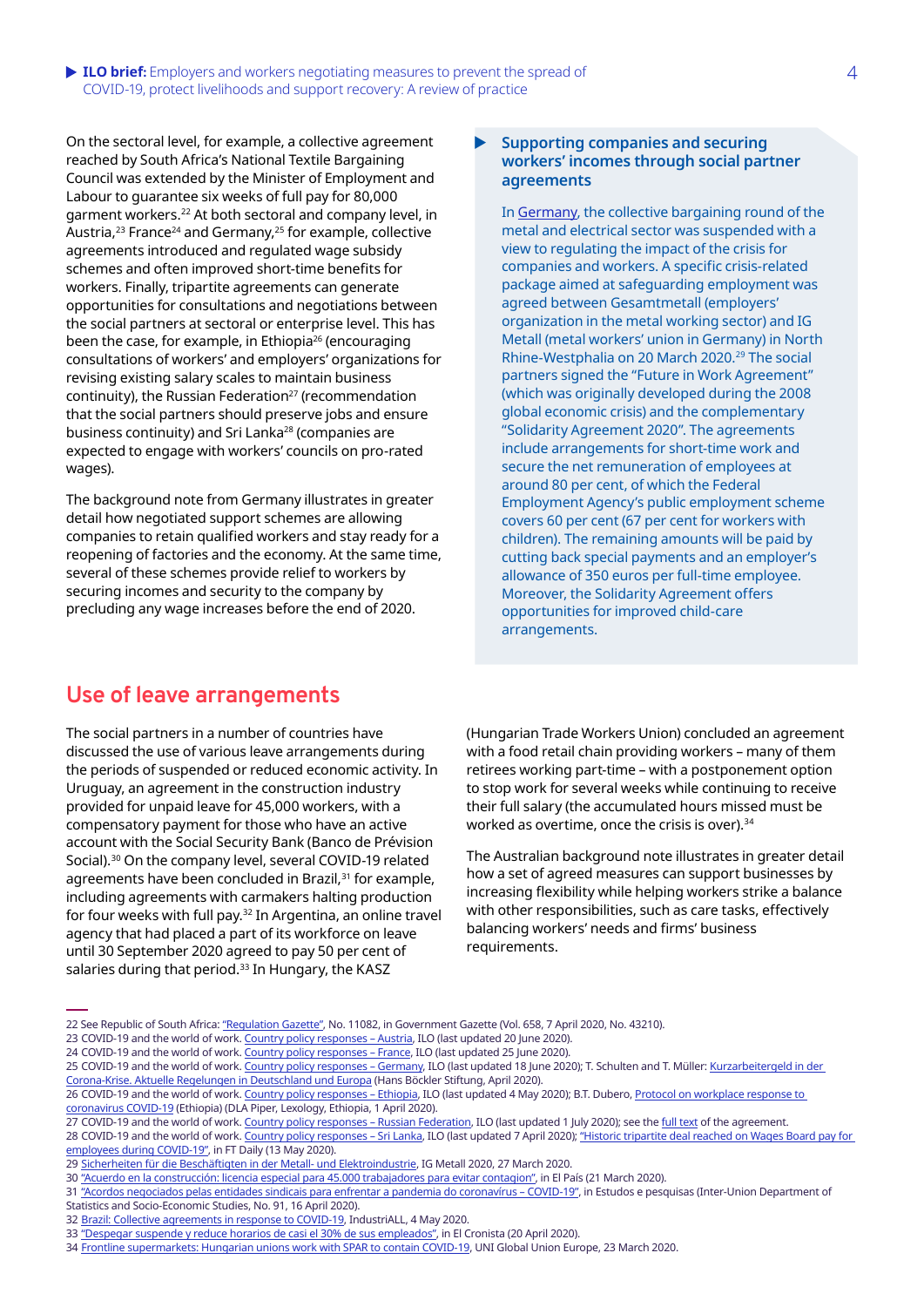#### X **Reaching agreement on greater flexibility while improving work–life balance**

In [Australia](https://www.ilo.org/asia/publications/issue-briefs/WCMS_756355/lang--en/index.htm), the Australian Chamber of Commerce and Industry, the Australian Industry Group, the Australian Services Union and the Australian Council of Trade Unions agreed on a temporary set of measures to provide support to businesses and employees during the pandemic, such as flexibility hours for those working from home (in terms of minimum shift and working hours), allowing staff to work more flexibly across classifications (without reductions in remuneration) and leave flexibility, including double leave on half-pay. The agreement further allows employers to direct employees to take leave during business shut-downs or having regard to their personal circumstances. Initially, these measures applied only to the Clerks - Private Sector Award<sup>35</sup> 2010, which was run as a test case. Having heard submissions from the social partners, on 8 April 2020 the Fair Work Commission made determinations varying 99 awards, which cover most people who work in Australia.<sup>36</sup> The determinations provide employees with two weeks of unpaid pandemic leave and the ability to take twice as much annual leave at half their normal pay if their employer agrees. In the public sector, following a submission by the Community and Public Sector Union (CSPU) the Australian Public Service Commission extended paid leave to casual staff affected by COVID-19. According to the CPSU, this covers about 9,000 casual workers.

### **Promoting intra- and intercompany mobility**

Many businesses have been affected negatively by the COVID-19 crisis. Within a single company or a sector, some operations may have been restricted, suspended or experienced a fall in demand, while others may have experienced staff shortages. To help remedy this situation, the social partners have reached agreements to promote mobility, both inside and between companies. On the sectoral level, for example, the social partners in Flanders (Belgium) negotiated a framework agreement allowing employers in the care sector to exchange workers.<sup>37</sup> The workers participate on a voluntary basis and the agreement sets out the conditions for such exchanges and offers employees guarantees regarding their terms of employment. In Denmark, the above-mentioned agreement in the financial sector stipulates that, while

companies may need to assign tasks, teams and resources differently in the circumstances and employees will need to adapt, any changes are subject to dialogue between the manager and employee, and particular consideration will be given to families with children. On the enterprise level, a food processing company in France signed an agreement with the trade unions SNI2A CFE-CGC and the CFDT.38 The agreement addresses workers experiencing a period of under-activity by encouraging training or redeployment to other activities. Employees can volunteer to reinforce establishments or services that are in high demand. These measures are in lieu of short-time arrangements and help to prevent layoffs.

### **Negotiating and promoting re- and upskilling**

The period of reduced economic activity may be an opportunity for workers to develop new skills, potentially enhancing their future employment prospects and productivity. The social partners in some countries have reached agreements to support such processes. On the sectoral level, for example, in the Danish hospitality sector an agreement between the social partners 3F and HORESTA and the Agency for Labour Market and Recruitment provides for the option of upgrading employees' skills instead of dismissals.<sup>39</sup> Companies pay only the training fee; salaries are reimbursed through different funds. In France, an agreement between the metal industry employers' organization, UIMM, and three of its trade union organizations (CFE-CGC, CFDT and FO) on work organization during the COVID-19 epidemic stresses inter alia that this period can be used to maintain and develop employees' skills, in particular through training.<sup>40</sup>

### **Sustaining business and protecting workers in particularly affected sectors in supply chains**

In countries where particularly affected sectors represent key engines of growth, even temporary closures can have serious negative human and public health consequence, and the economic impact of the COVID-19 crisis on producing countries in supply chains – for example, the Asian garment industry - has been substantial.<sup>41</sup> Negotiated by the International Organisation of Employers, the International Trade Union Confederation and IndustriALL Global Union, the statement [COVID-19:](https://www.ilo.org/global/topics/coronavirus/WCMS_742371/lang--en/index.htm)  [Action in the Global Garment Industry](https://www.ilo.org/global/topics/coronavirus/WCMS_742371/lang--en/index.htm) calls for measures

<sup>35</sup> [Awards \(modern awards\)](https://www.fairwork.gov.au/awards-and-agreements/awards) are legal documents that outline the minimum pay rates and conditions of employment. There are more than 100 industry or occupation awards that cover most people who work in Australia. Unions and employers' organizations do not have a formal status as co-determinants of the industry awards; they can make submissions stating their views, but have no direct role in their determination.

<sup>36</sup> [Modern awards update – AM2020/12 – Variation of awards – Additional Measures During the Covid-19 Pandemic](https://www.fwc.gov.au/documents/documents/resources/covid-19-information/email-2020-04-09-modern-award-updates-flexibility-covid-19.pdf), Australian Fair Work Commission, 9 April 2020.

<sup>37</sup> COVID-19 and the world of work. [Country policy responses – Belgium](https://www.ilo.org/global/topics/coronavirus/country-responses/lang--en/index.htm#BE), ILO (last updated 22 June 2020); [Akkoord over uitlening personeel in zorgsector](https://www.hetacv.be/het-acv/sectoren/non-profit/2020/04/03/akkoord-over-uitlening-personeel-in-zorgsector), ACV, 3 April 2020.

<sup>38</sup> Planet Labor: [France: agreement on activity management and job preservation at Danone](https://www.planetlabor.com/en/industrial-relations-en/national-industrial-relations/france-agreement-on-activity-management-and-job-preservation-at-danone/) (No. 11838, 15 April 2020).

<sup>39</sup> [Danish response to mitigate the financial impact of the COVID-19 pandemic](https://fho.dk/blog/2020/04/28/danish-response-to-mitigate-the-financial-impact-of-the-covid-19-pandemic/), Fagbevægelsens Hovedorganisation, 28 April 2020.

<sup>40</sup> See [Accord national du 3 avril 2020 portant sur les modalités d'organisation du travail pour faire face à l'épidémie de COVID-19](https://www.bdo.fr/getmedia/d9296174-b477-40bd-aa28-479e7978f0f9/accord_national_du_3_avril_2020_portant_sur_les_modalites_dorganisation_du_travail_pour_faire_face_a_lepidemie_de_covid-19_-_signe.pdf.aspx).

<sup>41</sup> [Recommendations for garment manufacturers on how to address the COVID-19 pandemic](https://www.ilo.org/wcmsp5/groups/public/---asia/---ro-bangkok/documents/briefingnote/wcms_741642.pdf), ILO Regional Office for Asia and the Pacific, 15 April 2020.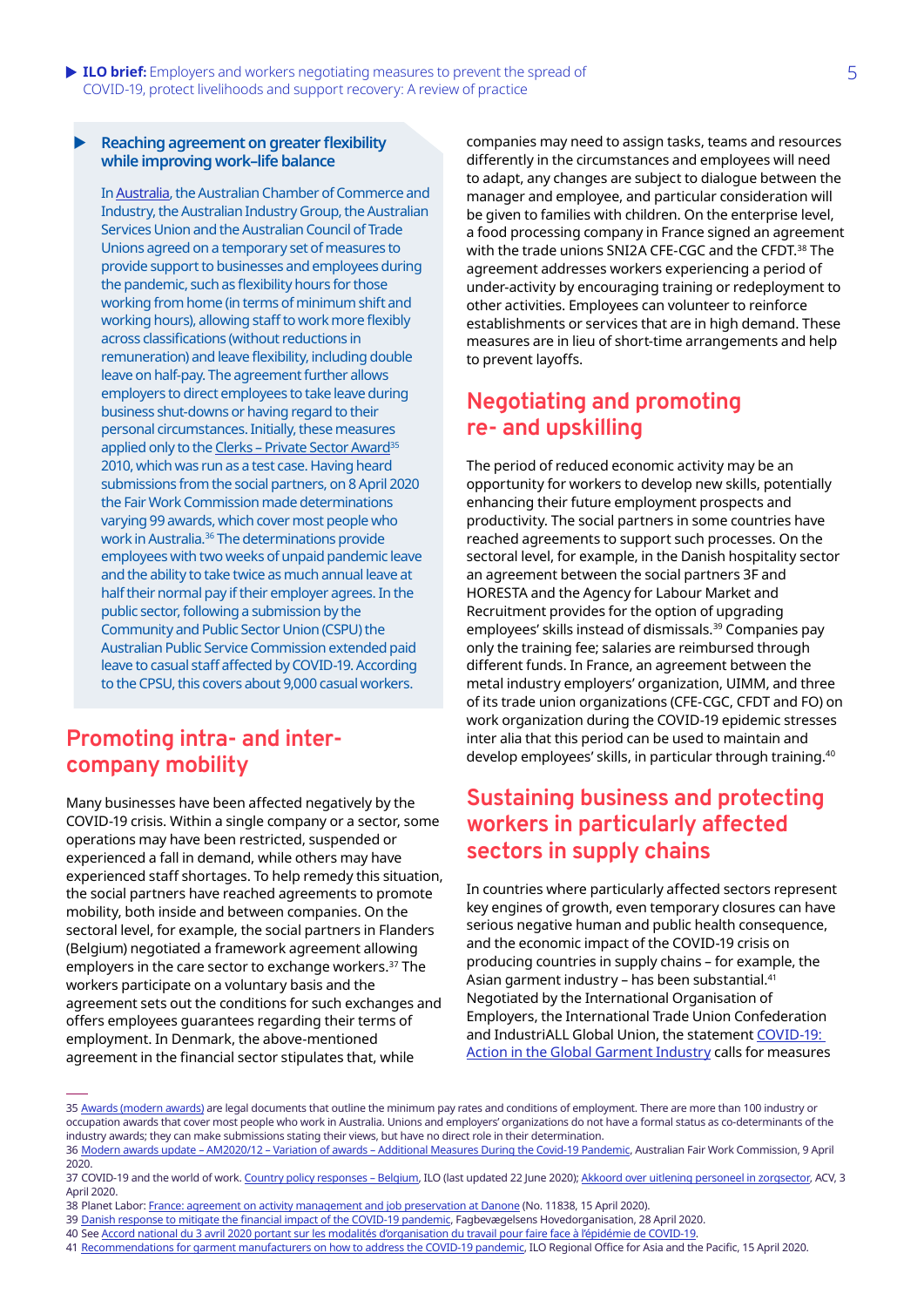#### **ILO brief:** Employers and workers negotiating measures to prevent the spread of 6 COVID-19, protect livelihoods and support recovery: A review of practice

to support garment manufacturers and to protect garment workers' incomes, health and employment. At country level, the trust built between representatives of a group of Myanmar export manufacturers and the Industrial Workers' Federation of Myanmar during the

negotiation of a [Freedom of Association Guideline](http://www.industriall-union.org/garment-workers-suppliers-and-act-brands-launch-freedom-of-association-guideline) led them to jointly approach a number of brands with a view to taking concrete action in support of the industry, aligned with the above statement.<sup>42</sup>

# X**Public health and social protection measures must be tailored to working and living conditions in the informal economy**

Driven by the need to put food on the table, many informal economy workers and entrepreneurs may be forced to continue working even if doing so exposes them to the risk of contagion or they fall ill. Health guidelines and social protection schemes need to address the realities and specificities of the informal economy and involve relevant representative organizations if they are to address the actual situation and challenges.<sup>43</sup> Member-based organizations in the informal economy have been raising awareness and providing access to preventive measures that protect health and reduce the risks of contagion.

Organizations of informal economy workers and entrepreneurs in a number of countries (e.g. India, South Africa, the United States of America and Eastern Europe) are calling for income-support measures during the pandemic, among other policies, to enable them to stay at home and support public health objectives.<sup>44</sup> For informal economy enterprises, public payments supporting business solvency are crucial, given that most owners do not have extensive savings. If combined with incentives for enterprise registration, such payments could encourage the transition to formality. In Tunisia, for example, the social partners reached an agreement ensuring that 100

per cent of the salaries of about 1.5 million private-sector workers were paid during COVID-19-related closures in April 2020.45 Under the agreement, enterprises had 30 days to declare employees, without late penalties, to benefit from the policy. The agreement may have positive side effects in terms of the formalization of jobs in the country.

The crisis can dramatically amplify poverty and inequality by disproportionately affecting vulnerable people working in the informal economy. Immediate responses require a multi-track strategy.<sup>46</sup> As economies gradually reopen, member-based organizations in the informal economy must advocate and negotiate safe returns to work (for example, health guidelines and measures must take into account the working conditions in different sectors of the informal economy) and ensure, with the local authorities, that workers and entrepreneurs in the informal economy have access to, for example, marketplaces. Workers' and employers' organizations can play an important and active role, developing their relations with member-based organizations and facilitating the transition from the informal to the formal economy.<sup>47</sup>

# ▶ From crisis response to recovery

Attention is now inevitably turning to the reopening of factories and companies. This has to be done safely, avoiding accidents or fresh outbreaks of the virus. Employers and their organizations have negotiated guidelines and criteria with trade unions that will be applied when governments allow business operations to resume.

On the sectoral level, the social partners in France's agri-food industry, for example, have published a G[uide](https://www.planetlabor.com/wp-content/uploads/2020/05/Guide-d%E2%80%99aide-%C3%A0-la-pr%C3%A9paration-au-d%C3%A9confinement-et-ou-%C3%A0-la-reprise-d%E2%80%99activit%C3%A9-pour-les-entreprises-alimentaires-Avril-2020.pdf) to help companies prepare for deconfinement and/or the resumption of activity. The guide states that it is in the interest of companies to draw up an activity resumption plan in consultation with employees' representatives. It

recommends continuously updating a single risk assessment document, but also helping employees to return to work by providing training, instructions and, if necessary, psychological support in addition to other health measures. It also answers questions on the resumption of activities with regard to customers/ suppliers and how to manage production capacity. In Uruguay, the bipartite agreement mentioned earlier paved the way for a tripartite agreement in which the government and representatives of employers' organizations and the trade union SUNCA negotiated the conditions for the resumption of activities in the construction sector.48

<sup>42</sup> [Myanmar during the COVID-19 Crisis: Working together to Protect the Health and Welfare of Workers and supporting the payment of Workers and Factories](http://www.industriall-union.org/sites/default/files/uploads/documents/2020/MYANMAR/final_joint_statement_brands-act_employers-union_on_covid_myanmar_english_original.pdf), IndustriALL, 12 May 2020.

<sup>43</sup> [COVID-19 crisis and the informal economy. Immediate responses and policy challenges](https://www.ilo.org/wcmsp5/groups/public/---ed_protect/---protrav/---travail/documents/briefingnote/wcms_743623.pdf), ILO Brief, May 2020.

<sup>44</sup> L. Alfers: [Pandemic: Informal workers urgently need income replacement and more protections](https://www.wiego.org/blog/pandemic-informal-workers-urgently-need-income-replacement-and-more-protections) [blog post], Women in Informal Employment: Globalizing & Organizing (WIEGO), 23 March 2020.

<sup>45</sup> T. Connell: [Union win: No layoffs in Tunisia private sector in COVID-19,](https://www.solidaritycenter.org/union-win-no-layoffs-in-tunisia-private-sector-in-covid-19/) Solidarity Center AFL-CIO (20 April 2020); see the [full text](http://www.industriall-union.org/sites/default/files/uploads/documents/2020/TUNISIA/tunisia_private_sector_agreement_april_2020.pdf) of the agreement in Arabic. 46 COVID-19 crisis and the informal economy, op. cit., footnote 43.

<sup>47</sup> See [Transition from the Informal to the Formal Economy Recommendation, 2015 \(No. 204\).](https://www.ilo.org/dyn/normlex/en/f?p=NORMLEXPUB:12100:0::NO::P12100_ILO_CODE:R204)

<sup>48</sup> See footnote 30; ["¿Qué establece el acuerdo entre el gobierno, el Sunca y los empresarios de la construcción?"](https://www.elobservador.com.uy/nota/-que-establece-el-acuerdo-entre-el-gobierno-el-sunca-y-los-empresarios-de-la-construccion--202041210152), in El Observador (12 April 2020).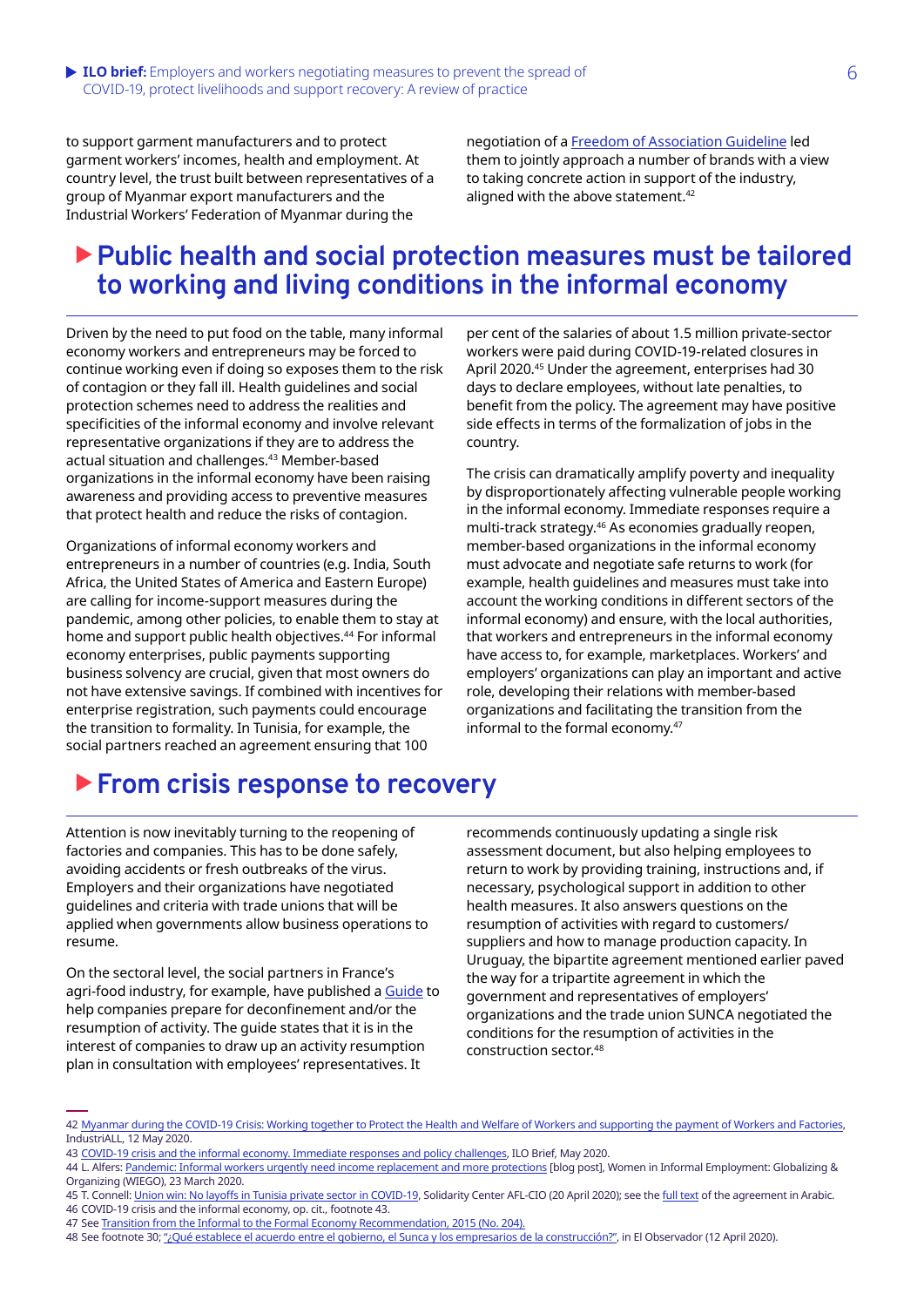#### **• ILO brief:** Employers and workers negotiating measures to prevent the spread of 7 COVID-19, protect livelihoods and support recovery: A review of practice

On the enterprise level, the two tripartite protocols agreed in Italy and mentioned earlier led to more specific safety provisions on the resumption of activities. These included information-sharing prior to the return to work, medical screening, door-to-door medical and psychological support and a gradual resumption in order to monitor the effectiveness of the safety measures put in place. In France, an online retailer and several trade unions (CGT, Sud, FO and CFDT) negotiated measures accompanying the resumption of activities that are detailed in a company agreement, following a legal battle over protections for employees.<sup>49</sup> The agreement provides for a three-phase return to work: 50 per cent of the workforce will return on a voluntary basis during the first phase and 80 per cent during the second phase; by the third phase, the retailer's warehouses will be fully operational with no staff limitations. Managers will be informed that they are prohibited from putting any pressure on workers to volunteer.

A final example comes from Singapore, where a national tripartite agreement has paved the way for enterpriselevel negotiations and consultations on wage adjustments and on avoiding and managing retrenchment in the wake of COVID-19.<sup>50</sup> The agreement includes the obligation to consult with the relevant unions on different topics and recommends various measures as alternatives to retrenchment, including training/upskilling and redeployment of employees to alternative areas of work within the company. Moreover, employers are called on to review and restore any adjustments made when their businesses recover.

Looking ahead, it may be necessary to make creative and strategic use of technology for social dialogue during periods where face-to-face contact is impossible. In Brazil, for instance, agreements were being negotiated and approved in virtual assemblies, allowing union members to debate and vote on proposals remotely.<sup>51</sup>

# ▶ A human-centered recovery agenda: preliminary conclusions **on the role of effective social dialogue between workers and employers**

ILO instruments and supervisory body comments regularly stress the importance of bipartite social dialogue for tackling crisis situations52 – and **social dialogue has definitely proved its value during the early stages of the COVID-19 crisis response**. As illustrated in the above examples, the social partners in many countries exercised trust, responsibility and commitment in negotiating, often in a short period of time, balanced and wide-ranging measures to protect health, support jobs and preserve the continuity of business operations. This shows the benefits of having functioning and effective social dialogue structures and processes in place that, when a crisis like COVID-19 strikes, can immediately facilitate discussions and agreements on anti-crisis measures.

In several countries, the COVID-19 crisis has sparked industrial disputes, and it can be assumed that further challenges and tensions will arise as factories prepare to restart production. Crises such as this dramatically increase the importance of having in place effective institutional mechanisms for preventing and managing conflict. Unilateral responses may appear more convenient and rapid in the short run, but effective dialogue has a proven record of generating targeted, practical and equitable solutions to the type of challenges now facing the world of work.

Looking ahead, labour markets worldwide are currently affected by a severe recession – and will continue to be so for the foreseeable future. The pandemic has exposed a number of underlying weaknesses in the ability to respond to shocks in the world of work; the recovery agenda should aim to return, not simply to the pre-crisis situation, but instead to a "better normal",<sup>53</sup> with sound labour relations enabling sustainable outcomes. In view of the scale and intensity of the present and future economic and social effects of the pandemic, it is more critical than ever that full advantage be taken of the very broad scope of measures available to promote dialogue between employers and their organizations, on the one hand, and workers' organizations, on the other. The following section outlines some critical considerations to bear in mind when fostering the role of bipartite social dialogue – supported by ILO instruments and technical assistance.

**1. Governments have a crucial role to play in facilitating effective social dialogue**: Ensuring that appropriate and comprehensive legal and institutional frameworks for social dialogue are in place, and that the social partners' independence and the outcomes of social dialogue are respected, are key conditions for effective social dialogue.<sup>54</sup> In many cases, governments have effectively engaged with the social

50 See the [full text](https://www.mom.gov.sg/-/media/mom/documents/employment-practices/guidelines/tripartite-advisory-on-managing-excess-manpower-and-responsible-retrenchment.pdf) of the updated tripartite advisory.

<sup>49</sup> L. Alderman: ["Amazon Reaches Deal with French Unions in Coronavirus Safety Dispute"](https://www.nytimes.com/2020/05/16/business/amazon-france-unions-coronavirus.html), in The New York Times (16 May 2020).

<sup>51</sup> ["Acordos negociados pelas entidades sindicais para enfrentar a pandemia do coronavírus – COVID-19"](https://www.dieese.org.br/estudosepesquisas/2020/estPesq91AcordosCovid.html), op. cit., footnote 31.

<sup>52</sup> See the [Employment and Decent Work for Peace and Resilience Recommendation, 2017 \(No. 205\),](https://www.ilo.org/dyn/normlex/en/f?p=NORMLEXPUB:12100:0::NO::P12100_ILO_CODE:R205) paras 7.k, 8.i and Part IX; the ILO [2009 Global Jobs Pact](https://www.ilo.org/wcmsp5/groups/public/---ed_norm/---relconf/documents/meetingdocument/wcms_115076.pdf); ILO: [Freedom of association: Compilation of decisions of the Committee on Freedom of Association](https://www.ilo.org/wcmsp5/groups/public/---ed_norm/---normes/documents/publication/wcms_632659.pdf), 6th edition (Geneva, 2018), paras 1437, 1527 and 1546; ILO: [Report](https://www.ilo.org/wcmsp5/groups/public/---ed_norm/---relconf/documents/meetingdocument/wcms_174846.pdf)  [of the Committee of Experts on the Application of Conventions and Recommendations](https://www.ilo.org/wcmsp5/groups/public/---ed_norm/---relconf/documents/meetingdocument/wcms_174846.pdf), Report III (Part 1B), International Labour Conference, 101st Session, 2012, para. 167.

<sup>53</sup> [New normal? Better normal!](https://www.ilo.org/global/about-the-ilo/newsroom/news/WCMS_743326/lang--en/index.htm) ILO Op-ed, 1 May 2020.

<sup>54</sup> See ILO: A recurrent discussion on the strategic objective of social dialogue and tripartism, under the follow-up to the ILO Declaration on Social Justice for a [Fair Globalization](https://www.ilo.org/wcmsp5/groups/public/---ed_norm/---relconf/documents/meetingdocument/wcms_631652.pdf), 2008, Report VI, 107th International Labour Conference, 2018.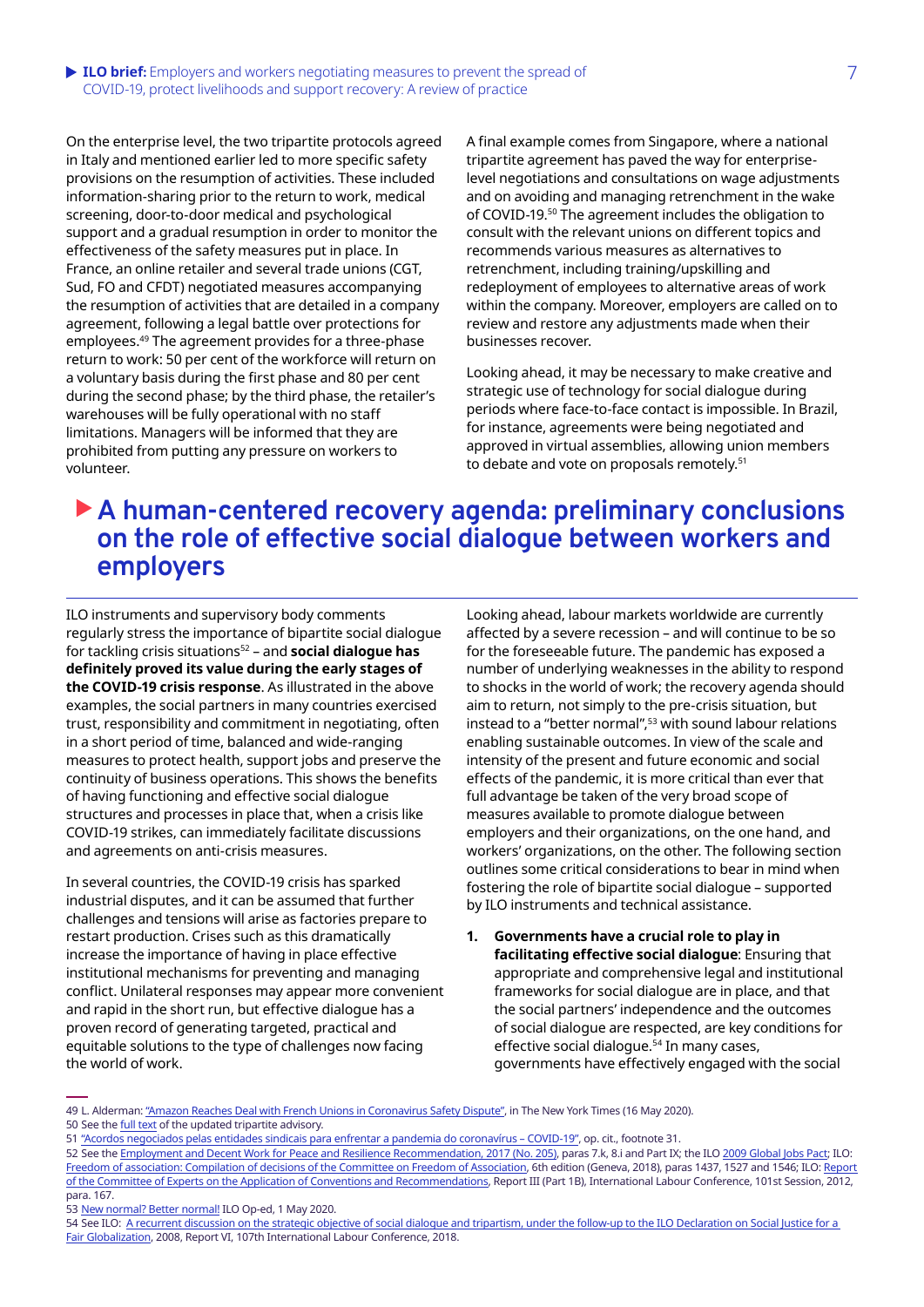#### **ILO brief:** Employers and workers negotiating measures to prevent the spread of 8 COVID-19, protect livelihoods and support recovery: A review of practice

partners and reached a tripartite consensus on many legislative, regulatory and financial measures to mitigate the economic and social impact of the pandemic. Governments have also been instrumental in providing sufficient space and support for bilateral social dialogue. For example, many governments have facilitated negotiations on short-time work schemes by financing wage subsidies for the workers concerned.

- **2. Early crisis responses illustrate the relevance and complementarity of different forms and levels of**  social dialogue: As highlighted in ILO standards,<sup>55</sup> the social partners should be consulted on the legislative and regulatory measures, whether national or sectoral, providing economic and social responses to the effects of the pandemic,<sup>56</sup> and collective bargaining should be possible at the national, regional, sectoral, occupational and company levels.57 In that context, it is crucial to make the best use of the specific added-value and complementarity of social dialogue mechanisms – including complementarities between tripartite and bipartite social dialogue mechanisms - at different levels.<sup>58</sup> The results obtained by the National Textile Bargaining Council in South Africa demonstrate how well-developed sectoral bargaining institutions can deliver rapid, inclusive results in a crisis. By promoting synergies between forms of dialogue, and between different levels of negotiation, the Italian example shows how tripartite social dialogue opened the door for bipartite dialogue at sectoral and enterprise level on negotiated tailored solutions to the COVID-19 crisis.
- **3. Social dialogue in general, and collective bargaining in particular, should be able to take**  place in all sectors of activity,<sup>59</sup> whether public<sup>60</sup> or **private**: Effective dialogue between representatives of workers and employers aimed at identifying concerted solutions is all the more important for

sectors particularly affected by the current crisis. The examples in this brief are bipartite responses negotiated in a variety of sectors, e.g. agriculture, tourism, manufacturing and retail. At the same time, sectors of activity in which developing collective representation structures has been a challenge, and which tend to feature a high degree of informality, often still lack the institutional framework and enabling environment that would help them develop concerted responses to the challenges affecting them. For several of these sectors and occupations, the ILO has adopted specific standards, all of which emphasize the need to promote social dialogue, including collective bargaining.

**4. The impact of the crisis on groups that are more vulnerable to adverse labour market outcomes should be taken into account**: The current crisis has spotlighted the particular vulnerability of certain categories of workers (for example, workers in diverse forms of work arrangements,<sup>61</sup> self-employed workers,<sup>62</sup> workers in the informal economy<sup>63</sup> and domestic workers<sup>64</sup>) and enterprises (including micro and small enterprises<sup>65</sup>). Vulnerable categories of employers and workers should be given the tools and opportunities to make their voices heard in appropriate channels of representation and social dialogue mechanisms that facilitate genderresponsive outcomes.<sup>66</sup> In a number of countries, workers' and employers' organizations have made progress towards affiliating these groups and/or delivering services to them.<sup>67</sup> In the context of the COVID-19 crisis, the Colombian agreement mentioned earlier particularly addresses older workers and workers with vulnerable health status. In Australia, the Australian Public Service Commission extended paid leave to casual staff affected by COVID-19, thus taking account of diverse work arrangements. In addition, and more broadly, social dialogue

55 See, among others, the [Collective Bargaining Convention, 1981 \(No. 154\)](https://www.ilo.org/dyn/normlex/en/f?p=NORMLEXPUB:12100:0::NO::P12100_ILO_CODE:C154) and [Collective Bargaining Recommendation, 1981 \(No. 163\)](https://www.ilo.org/dyn/normlex/en/f?p=NORMLEXPUB:12100:0::NO::P12100_ILO_CODE:R163); the [Consultation](https://www.ilo.org/dyn/normlex/en/f?p=NORMLEXPUB:12100:0::NO::P12100_ILO_CODE:R113)  [\(Industrial and National Levels\) Recommendation, 1960 \(No. 113\)](https://www.ilo.org/dyn/normlex/en/f?p=NORMLEXPUB:12100:0::NO::P12100_ILO_CODE:R113), the [Tripartite Consultation \(International Labour Standards\) Convention, 1976 \(No. 144\)](https://www.ilo.org/dyn/normlex/en/f?p=NORMLEXPUB:12100:0::NO::P12100_ILO_CODE:C144) and the [Tripartite Consultation \(Activities of the International Labour Organisation\) Recommendation, 1976 \(No. 152\)](https://www.ilo.org/dyn/normlex/en/f?p=1000:12100:::NO:12100:P12100_INSTRUMENT_ID:312490); the [Rural Workers' Organisations Convention, 1975](https://www.ilo.org/dyn/normlex/en/f?p=NORMLEXPUB:12100:0::NO::P12100_ILO_CODE:C141)  [\(No. 141\)](https://www.ilo.org/dyn/normlex/en/f?p=NORMLEXPUB:12100:0::NO::P12100_ILO_CODE:C141) and the [Rural Workers' Organisations Recommendation, 1975 \(No. 149\),](https://www.ilo.org/dyn/normlex/en/f?p=NORMLEXPUB:12100:0::NO::P12100_ILO_CODE:R149) para. 5; the [Co-operation at the Level of the Undertaking Recommendation,](https://www.ilo.org/dyn/normlex/en/f?p=NORMLEXPUB:12100:0::NO::P12100_ILO_CODE:R094)  [1952 \(No. 94\).](https://www.ilo.org/dyn/normlex/en/f?p=NORMLEXPUB:12100:0::NO::P12100_ILO_CODE:R094)

56 See [Recommendation No. 113;](https://www.ilo.org/dyn/normlex/en/f?p=NORMLEXPUB:12100:0::NO::P12100_ILO_CODE:R113) [Freedom of association: Compilation of Decisions of the Committee on Freedom of Association,](https://www.ilo.org/wcmsp5/groups/public/---ed_norm/---normes/documents/publication/wcms_632659.pdf) op. cit., footnote 52, paras 1525 and 1536 to 1551. Numerous ILO conventions and recommendations require governments to conduct effective tripartite consultations on the implementation of their provisions.

58 See [Recommendation No. 163,](https://www.ilo.org/dyn/normlex/en/f?p=NORMLEXPUB:12100:0::NO:12100:P12100_INSTRUMENT_ID:312501:NO) para. 4.

63 See the [Transition from the Informal to the Formal Economy Recommendation, 2015 \(No. 204\)](https://www.ilo.org/dyn/normlex/en/f?p=NORMLEXPUB:12100:0::NO::P12100_ILO_CODE:R204).

<sup>57</sup> See [Recommendation No. 163,](https://www.ilo.org/dyn/normlex/en/f?p=NORMLEXPUB:12100:0::NO:12100:P12100_INSTRUMENT_ID:312501:NO) para. 4; [Report of the Committee of Experts on the Application of Conventions and Recommendations,](https://www.ilo.org/wcmsp5/groups/public/---ed_norm/---relconf/documents/meetingdocument/wcms_174846.pdf) op. cit., footnote 52, para. 222.

<sup>59</sup> See [Convention No. 154](https://www.ilo.org/dyn/normlex/en/f?p=NORMLEXPUB:12100:0::NO::P12100_ILO_CODE:C154), Art. 1.

<sup>60</sup> See in particular the [Labour Relations \(Public Service\) Convention, 1978 \(No. 151\)](https://www.ilo.org/dyn/normlex/en/f?p=NORMLEXPUB:12100:0::NO::P12100_ILO_CODE:C151) and the [Labour Relations \(Public Service\) Recommendation, 1978 \(No. 159\)](https://www.ilo.org/dyn/normlex/en/f?p=NORMLEXPUB:12100:0::NO::P12100_ILO_CODE:R159). See also ILO: Report of the [Committee of Experts on the Application of Conventions and Recommendations](https://www.ilo.org/wcmsp5/groups/public/---ed_norm/---relconf/documents/meetingdocument/wcms_205518.pdf), Report III, Part 1B, 102nd International Labour Conference, 2013.

<sup>61</sup> ILO: [Non-standard employment around the world: Understanding challenges, shaping prospects](https://www.ilo.org/global/publications/books/WCMS_534326/lang--en/index.htm) (Geneva, 2016).

<sup>62</sup> Concerning the applicability to self-employed workers of the [Freedom of Association and Protection of the Right to Organise Convention, 1948 \(No. 87\),](https://www.ilo.org/dyn/normlex/en/f?p=NORMLEXPUB:12100:0::NO::P12100_INSTRUMENT_ID:312232) the [Right to Organise and Collective Bargaining Convention, 1949 \(No. 98\)](https://www.ilo.org/dyn/normlex/en/f?p=NORMLEXPUB:12100:0::NO::P12100_ILO_CODE:C098) and the principles of freedom of association and collective bargaining, see [Report of the](https://www.ilo.org/wcmsp5/groups/public/---ed_norm/---relconf/documents/meetingdocument/wcms_174846.pdf)  [Committee of Experts on the Application of Conventions and Recommendations](https://www.ilo.org/wcmsp5/groups/public/---ed_norm/---relconf/documents/meetingdocument/wcms_174846.pdf), op. cit., footnote 52, paras 71 and 209; ILO: [Report of the Committee of Experts](https://www.ilo.org/public/libdoc/ilo/P/09661/09661(1994-81-4B).pdf)  [on the Application of Conventions and Recommendations](https://www.ilo.org/public/libdoc/ilo/P/09661/09661(1994-81-4B).pdf), Report III (Part IVB), 81st International Labour Conference, 1994; [Compilation of decisions of the](https://www.ilo.org/wcmsp5/groups/public/---ed_norm/---normes/documents/publication/wcms_632659.pdf)  [Committee on Freedom of Association](https://www.ilo.org/wcmsp5/groups/public/---ed_norm/---normes/documents/publication/wcms_632659.pdf), op. cit., footnote 52, paras 387 and 1285.

<sup>64</sup> See the [Domestic Workers Convention, 2011 \(No. 189\)](https://www.ilo.org/dyn/normlex/en/f?p=NORMLEXPUB:12100:0::NO:12100:P12100_INSTRUMENT_ID:2551460:NO) and the [Domestic Workers Recommendation, 2011 \(No. 201\).](https://www.ilo.org/dyn/normlex/en/f?p=NORMLEXPUB:12100:0::NO::P12100_INSTRUMENT_ID:2551502)

<sup>65</sup> See the [Job Creation in Small and Medium-Sized Enterprises Recommendation, 1998 \(No. 189\).](https://www.ilo.org/dyn/normlex/en/f?p=NORMLEXPUB:12100:0::NO::P12100_ILO_CODE:R189)

<sup>66</sup> ILO: [Negotiating for gender equality](https://www.ilo.org/global/topics/collective-bargaining-labour-relations/publications/WCMS_528947/lang--en/index.htm), Issue Brief No. 4 (Geneva, 2016).

<sup>67</sup> ILO: [Interactions between Workers' Organizations and Workers in the Informal Economy: A Compendium of Practice](https://www.ilo.org/wcmsp5/groups/public/---ed_protect/---protrav/---travail/documents/publication/wcms_735630.pdf) (Geneva, 2019).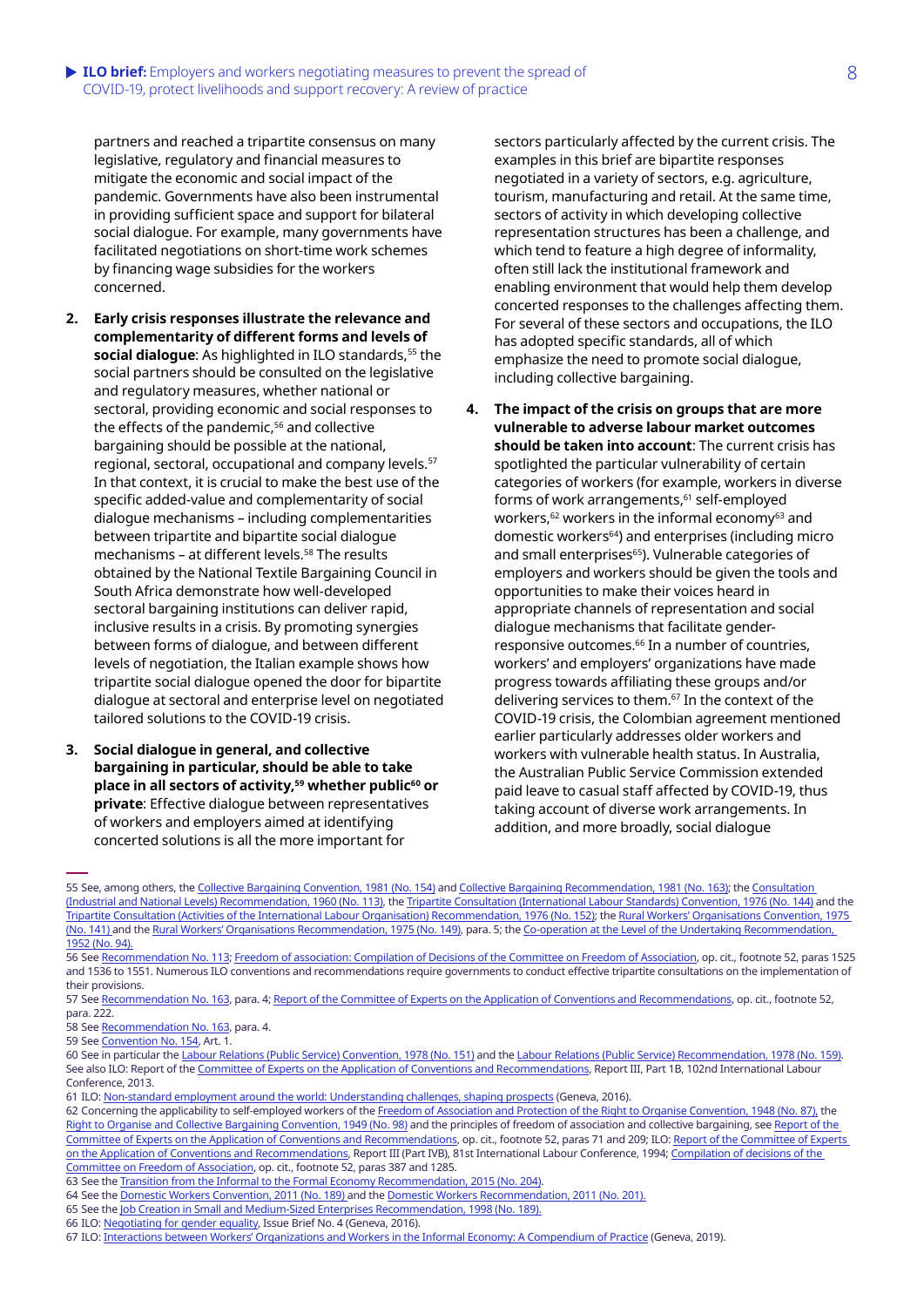#### **ILO brief:** Employers and workers negotiating measures to prevent the spread of 9 COVID-19, protect livelihoods and support recovery: A review of practice

mechanisms should provide, where relevant, a space for the tripartite partners to raise awareness of fundamental principles and rights at work and to monitor the COVID-19 response, in particular in relation to the risk of their infringement and of greater informality.

**5. Dialogue between the social partners, including collective bargaining during the early stages of the crisis, has addressed a broad set of issues**: The multi-faceted effects of the pandemic underline, as do ILO standards, how important it is for social dialogue mechanisms to create the space for workers' and employers' organizations to address all the issues affecting the economic and social interests of their members and provide the means for a sustainable recovery.<sup>68</sup> As illustrated by the examples mentioned in this brief, workers and employers have together addressed subjects such as health and safety at work, employment policies, cost reductions and preventing staff cuts, wages, working time, the protection of small businesses, the transition to the formal economy, social protection, the reconciliation of work and family responsibilities, and the arrangements for social dialogue, including collective bargaining, during lockdowns and when the economy restarts.

### **What the ILO can do: Tools and responses in support of the social partners**

ILO instruments provide guidance for bipartite social dialogue and are supplemented by ILO policy research, knowledge products, training tools and technical advice and assistance. Guided by its instruments and the comments of supervisory bodies, the ILO works actively to ensure that the social partners are in the best possible position to regulate the labour market through social dialogue.

Effective social dialogue is predicated on strong, independent and representative workers' and employers' organizations. Strengthening their capacity and resilience enables such organizations to participate more effectively in the design and implementation of the measures and policy responses that will be needed to address the economic, social and environmental challenges stemming from the COVID-19 crisis.

Since the beginning of the crisis, the ILO Bureau for Employers' Activities (ACT/EMP) has been strengthening employers' and business membership organizations to help their members deal with the crisis response, formulate policy proposals and engage in effective dialogue. To this end, ILO ACT/EMP has developed a set of COVID-19-related tools that can be customized, such as guides for employers on COVID-19, safe return to work and teleworking, a questionnaire for assessing the impact of COVID-19 on enterprises and a business continuity tool.<sup>69</sup>

The crisis is affecting businesses around the world and many employers' and business membership organizations are facing uncertain times. They are concerned about membership retention in the short, medium and long term. ILO ACT/EMP will thus put even more emphasis on helping constituents develop strategies for organizational resilience and leadership. At the same time, it will continue to help employers' and business membership organizations implement strategic planning and organizational development tools, establish new services, and adapt and deploy business environment analysis tools.

In line with its policy framework, the ILO Bureau for Workers' Activities (ACTRAV) has worked with workers' organizations on strengthening their capacity to formulate proposals for discussion and negotiation in tripartite and bipartite social dialogue settings, in order to achieve and implement the broadest possible consensus on the way forward. Its tools and regional webinars have focused on:

- $\blacktriangleright$  Identifying the right policy mix to address economic recovery measures; promote employment retention measures in the short term; reduce unemployment and promote employment services in the medium term; promote social protection and public health measures; reinforce occupational safety and health measures (including in relation to the return to work); support the creation of new economic and formal entities; and promote workers' rights;
- $\blacktriangleright$  Promoting stronger bipartite dialogue, including through collective bargaining agreements or agreements between employers' and workers' organizations, on how to address the common labour market and workplace challenges through information and negotiation mechanisms;
- $\blacktriangleright$  Implementing tailor-made, targeted and innovative strategies (including new communication strategies) to reach out to the most vulnerable and seriously affected workers (women workers, older workers, young workers, informal and platform workers, migrant workers, etc.); adapting and developing new services (e.g. counselling services on occupational safety and health, psychosocial risks, violence, harassment and stress, social protection); and extending those services to workers who are traditionally underrepresented in the trade union movement and those who are not in formal employment.

<sup>68</sup> Regarding the material scope of consultations, see in particular [Recommendation No. 113](https://www.ilo.org/dyn/normlex/en/f?p=NORMLEXPUB:12100:0::NO::P12100_ILO_CODE:R113) and Compilation of decisions of the Committee on Freedom of [Association](https://www.ilo.org/wcmsp5/groups/public/---ed_norm/---normes/documents/publication/wcms_632659.pdf), op. cit., footnote 56, paras 1517 to 1569. In addition, numerous conventions and recommendations require governments to conduct effective tripartite consultations when implementing their provisions. Regarding the material scope of collective bargaining, see in particular [Convention No. 154](https://www.ilo.org/dyn/normlex/en/f?p=NORMLEXPUB:12100:0::NO::P12100_ILO_CODE:C154), Arts 2 and 5.2. See also [Report of the Committee of Experts on the Application of Conventions and Recommendations](https://www.ilo.org/wcmsp5/groups/public/---ed_norm/---relconf/documents/meetingdocument/wcms_174846.pdf), op. cit., footnote 52, paras 215 to 221, and [Compilation of decisions of the Committee on Freedom of Association](https://www.ilo.org/wcmsp5/groups/public/---ed_norm/---normes/documents/publication/wcms_632659.pdf), op. cit., footnote 52, paras 1289 to 1312. 69 See the [ILO ACT/EMP webpage.](https://www.ilo.org/actemp/whats-new/lang--en/index.htm)